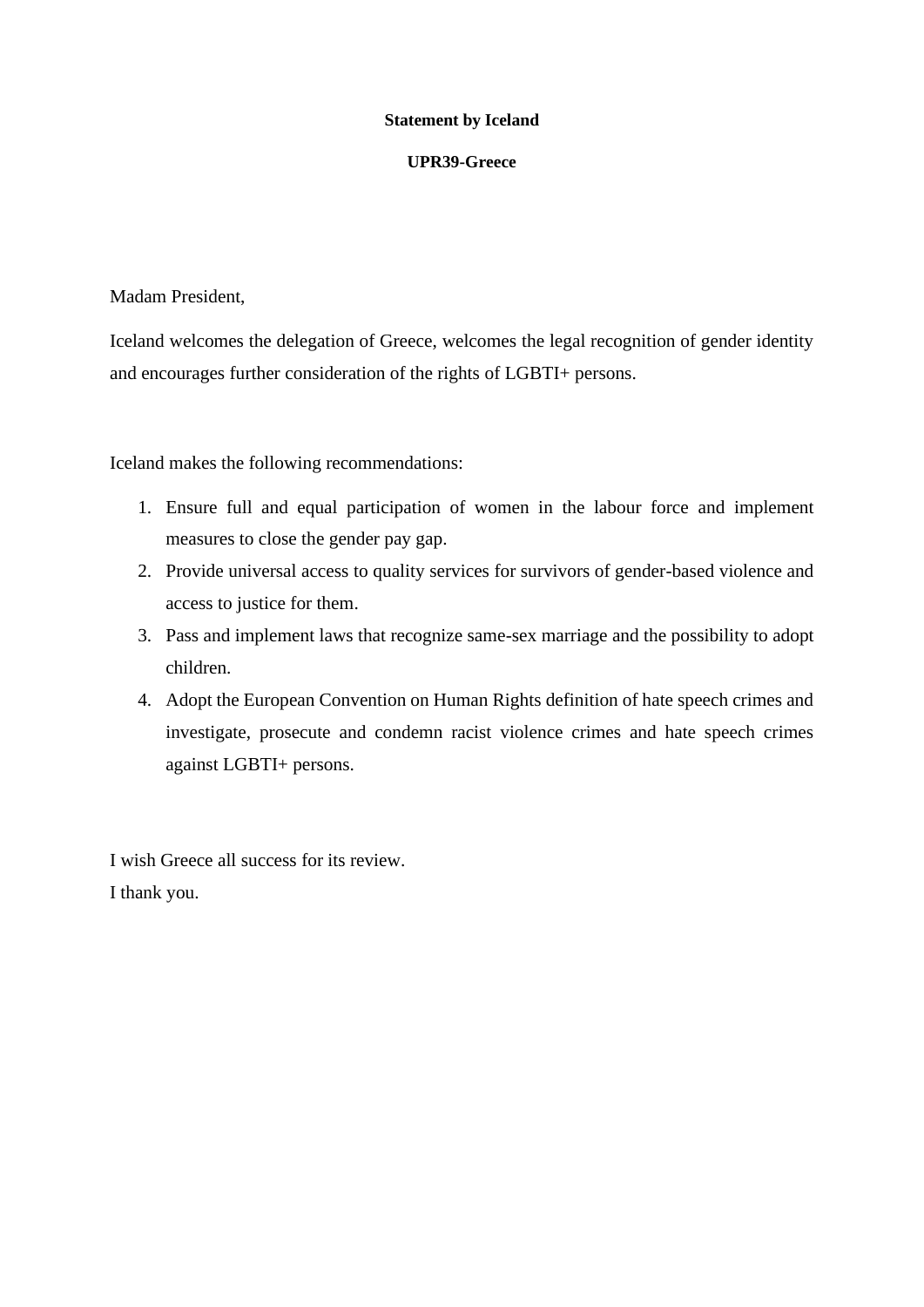# **UPR39-Suriname**

# Madam President,

Iceland welcomes the delegation of Suriname, its national report, and the steps outlined therein.

Iceland makes the following recommendations:

- 1. Fully abolish the death penalty and ratify the Second Optional Protocol to the ICCPR.
- 2. Ratify the Optional Protocol to CEDAW.
- 3. Decriminalise abortion by revising Article 309 of the Penal Code to respect, protect and fulfill women and girls' human rights to health.
- 4. Make Article 80 of the Civil Code gender neutral to guarantee the full enjoyment of the right to family life by LGBTI+ persons.
- 5. Review and make compatible with applicable law, all policies and measures on gender recording in the deeds of Civil Registry, to allow supplementing the registers of birth following gender and sex re-assignment.

I wish Suriname all success for its review.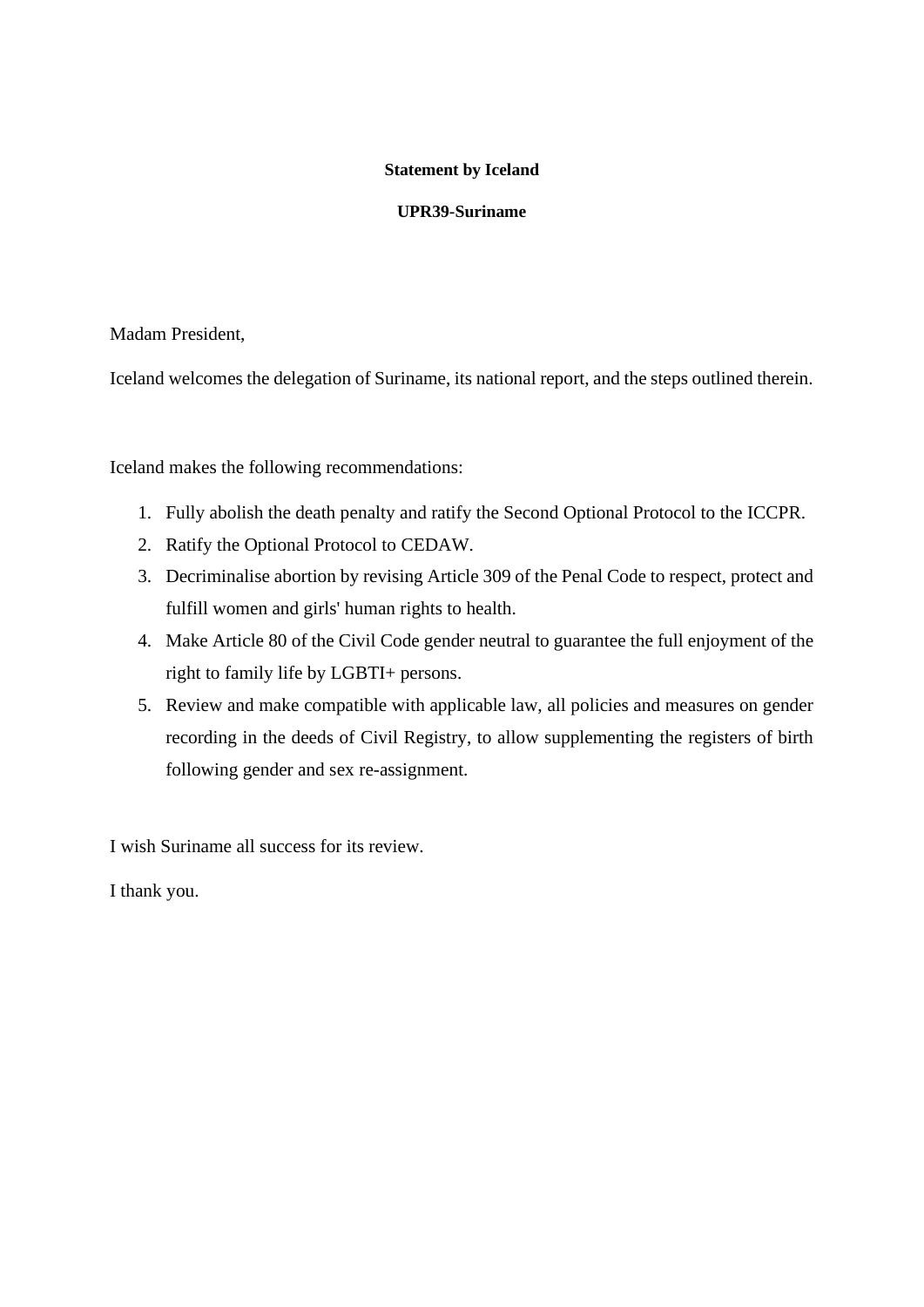#### **UPR39-Samoa**

Madam President,

Iceland welcomes the delegation of Samoa and its national report.

Iceland makes the following recommendations:

- 1. Fully abolish the death penalty by ratifying the Second Optional Protocol to the ICCPR.
- 2. Ratify the Optional Protocol to CEDAW without delay and develop protocols to address violence against women.
- 3. Revise the existing Family Life Education curriculum to align with the UN International Technical Guidelines on Sexuality Education.
- 4. Decriminalize consensual sexual relations between adults of the same sex and expand its anti-discrimination legislation, to include a prohibition of discrimination on the basis of sexual orientation and gender identity.
- 5. Enact legislation and implement policies that prioritise health needs of trans persons, including for HIV and STIs prevention and treatment and gender-affirmative care, and SOGI-awareness raising for service providers to ensure confidentiality, empathy, and respect in healthcare settings.

I wish Samoa all success for its review.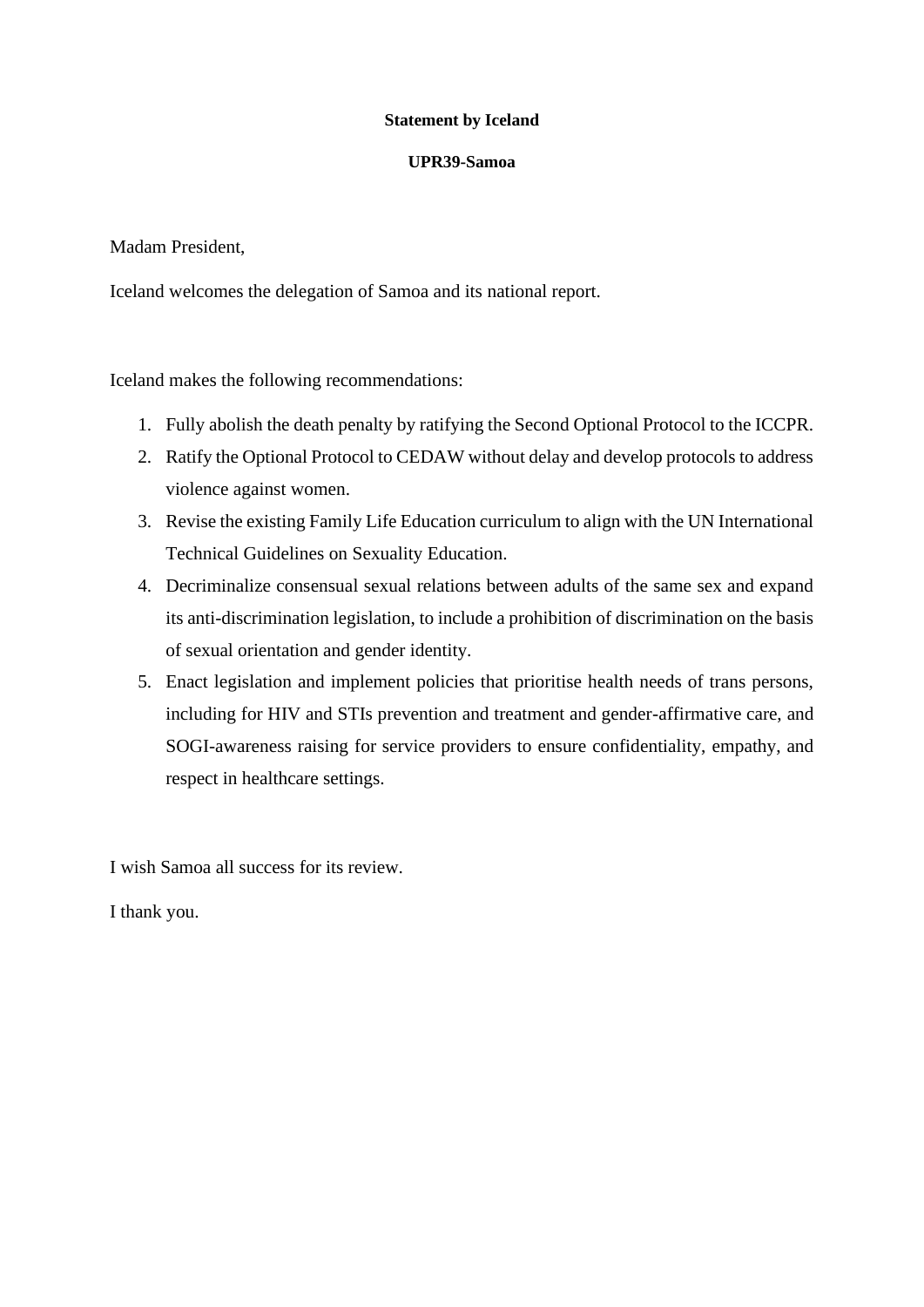#### **UPR39-Hungary**

Madam President,

Iceland welcomes the delegation of Hungary and the national report, and the steps outlined therein.

Iceland makes the following recommendations:

- 1. Ratify the Istanbul Convention and criminalize all forms of domestic violence.
- 2. Enforce the principle of equal pay for work of equal value to eliminate the gender pay gap.
- 3. Revert the current ban on legal gender recognition and develop a procedure for recognition based on personal autonomy and self-identification.
- 4. Reestablish the Equal Treatment Authority, adopt a comprehensive strategy and action plan to tackle discrimination based on sexual orientation and gender identity.
- 5. Guarantee the right of children to comprehensive sexuality education, including on the full diversity of sexual orientations, gender identities, and sex characteristics.

I wish Hungary all success for its review. I thank you.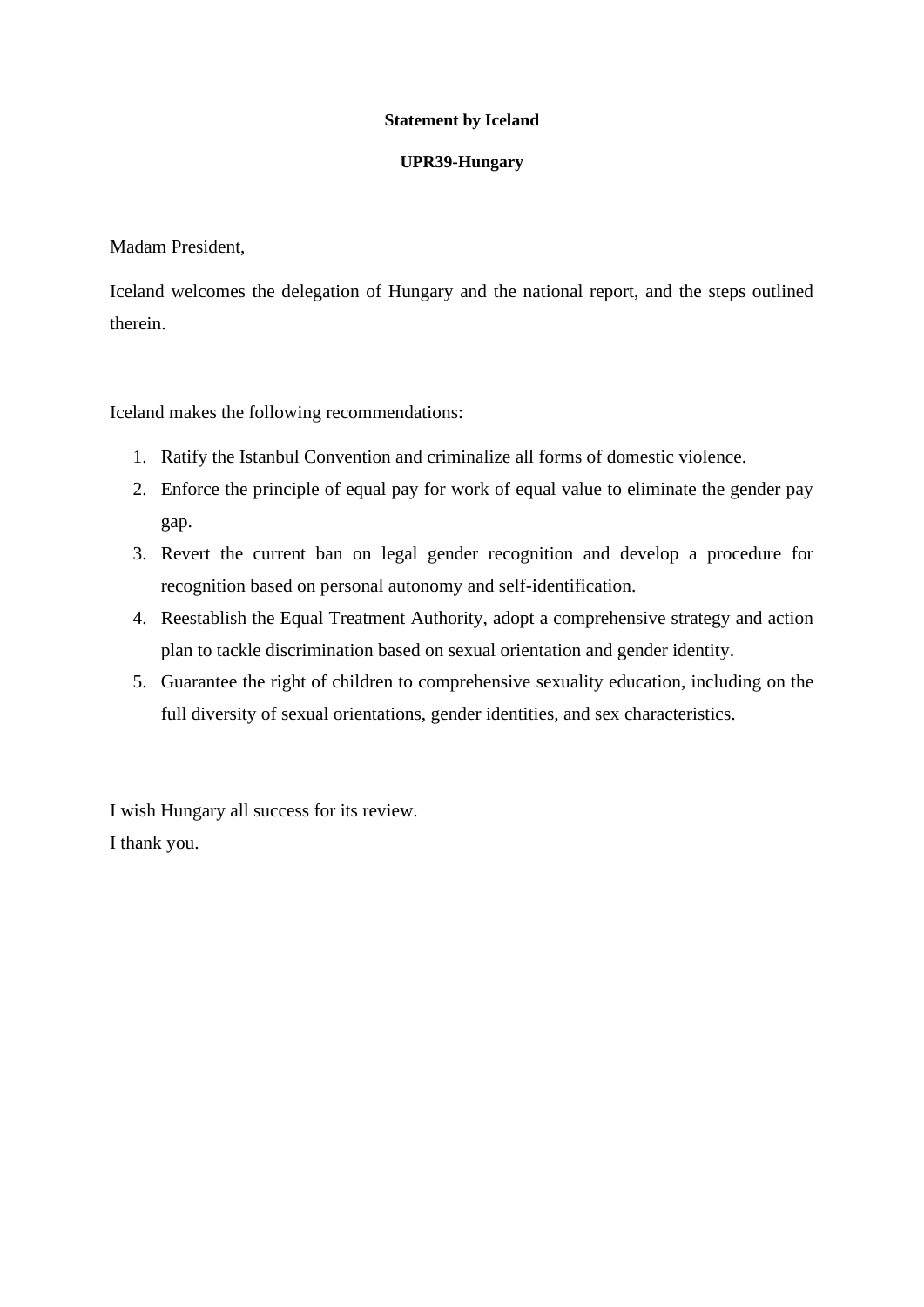### **UPR39-Saint Vincent and the Grenadines**

Madam President,

Iceland welcomes the delegation of Saint Vincent and the Grenadines and welcomes the national report and the steps outlined therein.

Iceland makes the following recommendations:

- 1. Ratify the Second Optional Protocol to the ICCPR and take all necessary measures to abolish the death penalty.
- 2. Increase availability of shelters for victims of sexual and gender-based violence, and train law enforcement to attribute to a victim-centred approach to SGBV casework.
- 3. Revise the existing Family Life Education curriculum to align with the UN International Technical Guidelines on Sexuality Education.
- 4. Decriminalize consensual sexual relationships between adults of the same sex and expand anti-discrimination legislation, to include a prohibition of discrimination on the basis of sexual orientation and gender identity.

I wish Saint Vincent and the Grenadines all success for its review. I thank you.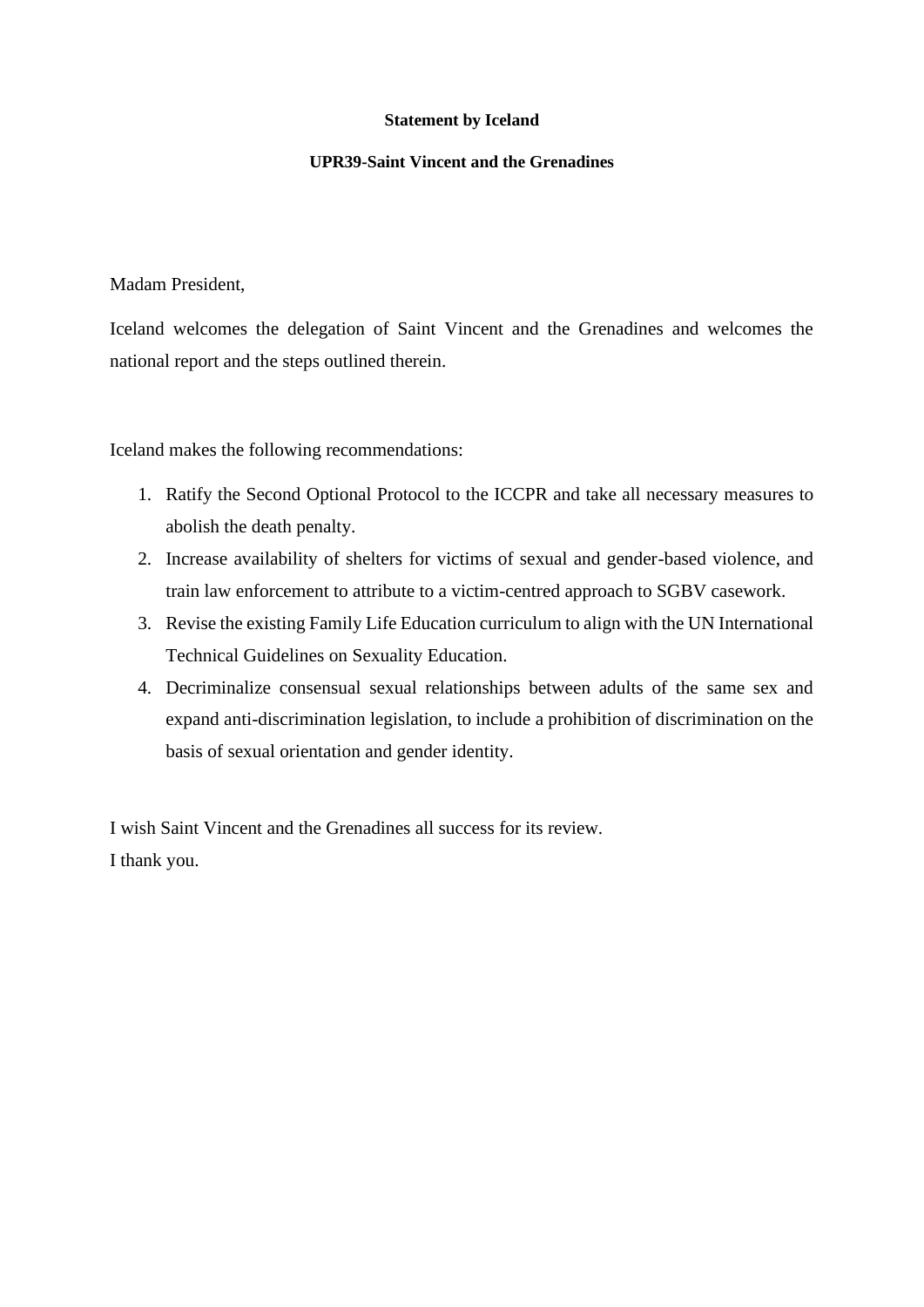#### **UPR39-Papua New Guinea**

Madam President,

Iceland welcomes the delegation of Papua New Guinea and its national report.

Iceland makes the following recommendations:

- 1. Fully abolish the death penalty and ratify the Second Optional Protocol to the ICCPR.
- 2. Ratify the Optional Protocol to CEDAW, review customary laws, and repeal all provisions that are harmful and discriminatory against women and girls.
- 3. Decriminalize abortion and ensure universal and safe access to abortion and other sexual and reproductive health and rights.
- 4. Repeal sections 210 and 212 of the Criminal Code in order to decriminalise sexual relations between men.
- 5. Amend the preamble and article 55 of the Constitution to include sexual orientation, gender identity and expression as grounds of non-discrimination.

I wish Papua New Guinea all success for its review.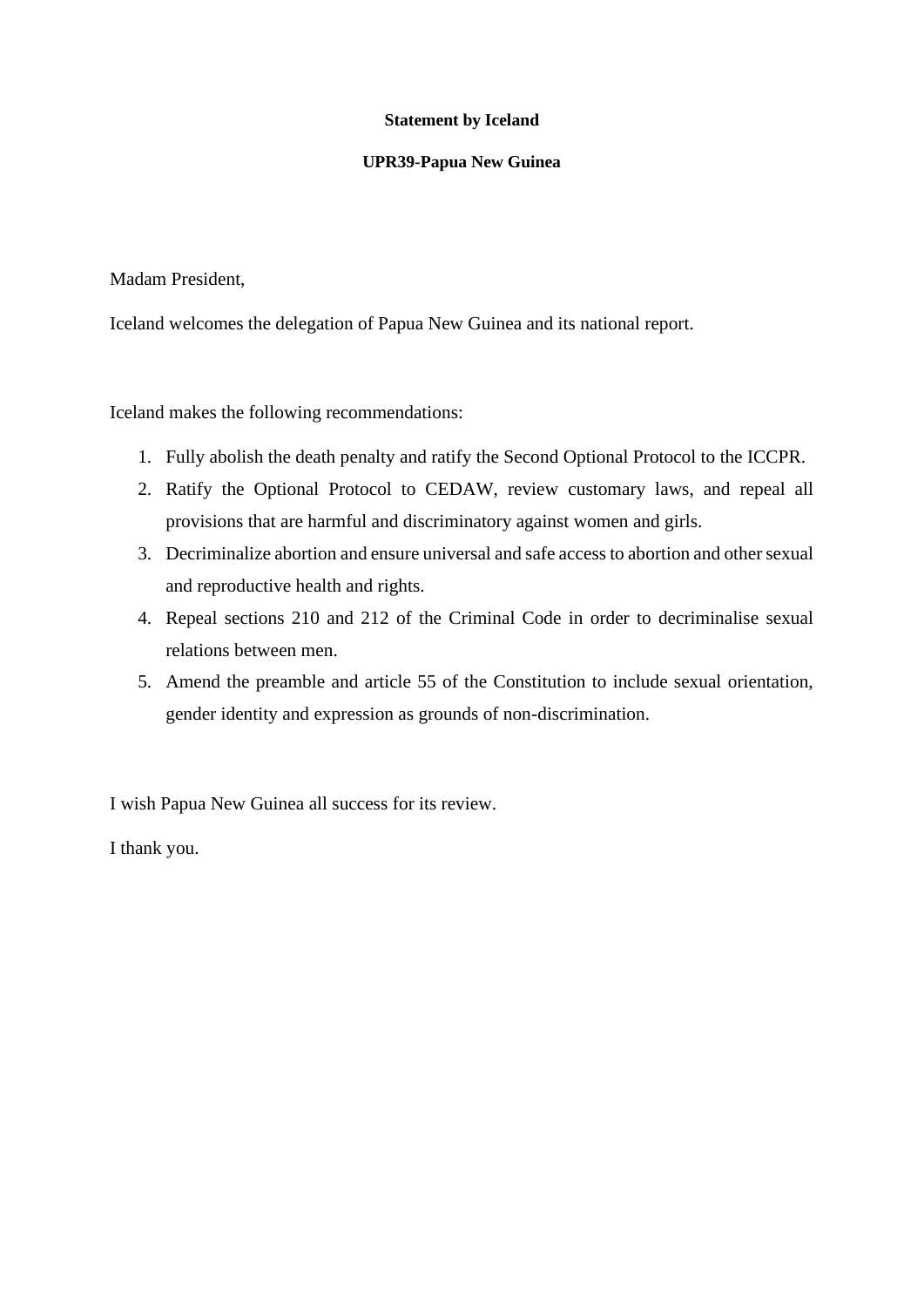### **UPR39-Tajikistan**

Madam President,

Iceland welcomes the delegation of Tajikistan and its national report.

Iceland makes the following recommendations:

- 1. Create a timeline with concrete steps to abolish the death penalty by 2026 and ratify the Second Optional Protocol to the ICCPR.
- 2. Develop an action plan to eliminate all forms of gender-based violence against women and expedite the adoption of legislation criminalizing all forms of gender-based violence.
- 3. Hold accountable officials, public figures and authors of media and online publications calling violence and hate speech against LGBTI+ persons.
- 4. Devise and implement procedures to ensure protection against reprisals for LGBTI+ persons who lodge complaints about extortion and physical abuse by law enforcement officials and non-state actors.

I wish Tajikistan all success for its review.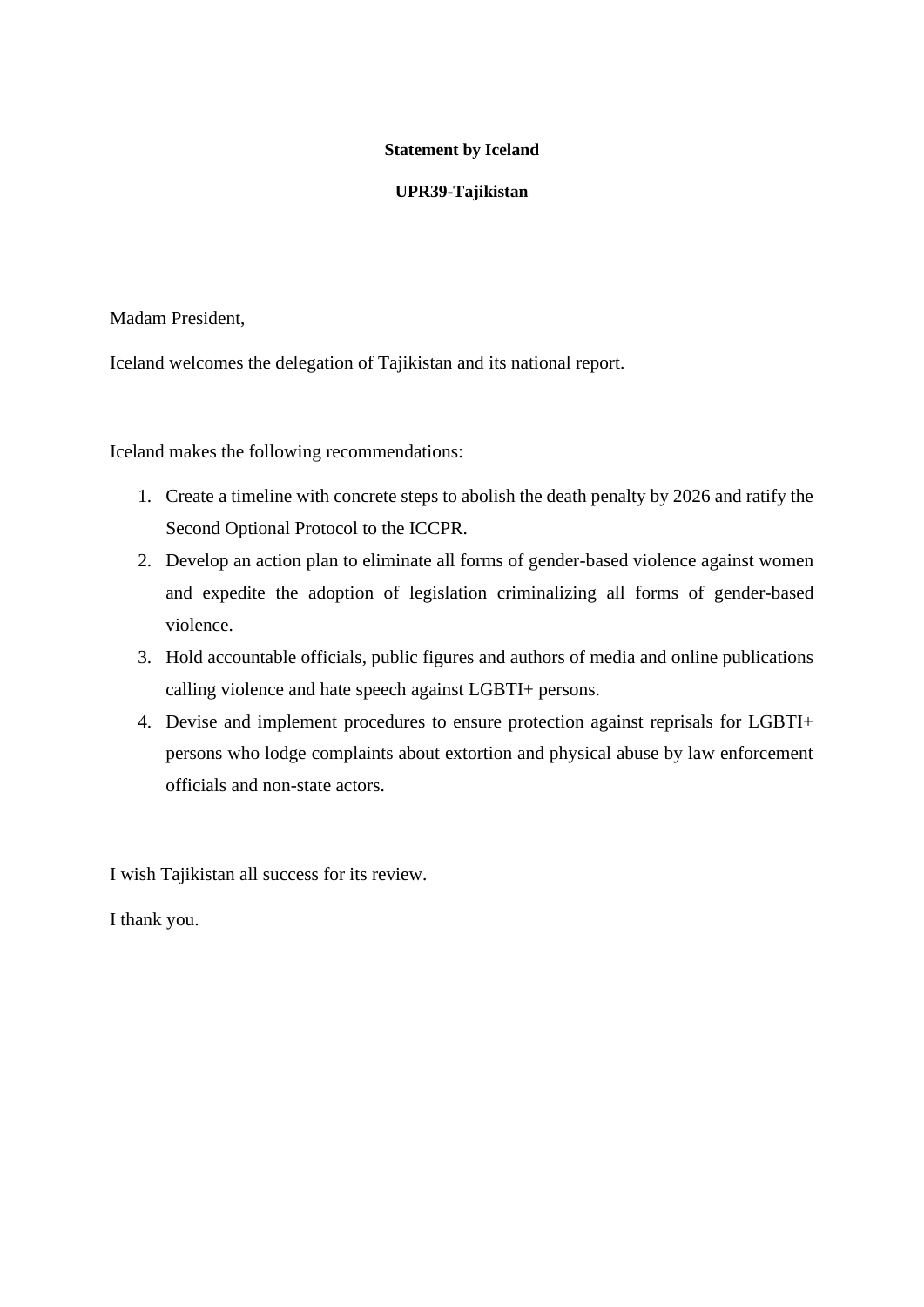### **UPR39-Tanzania**

Madam President,

Iceland welcomes the delegation of Tanzania and its national report.

Iceland makes the following recommendations:

- 1. Ratify the Second Optional Protocol to the ICCPR, abolish the death penalty, and commute existing death sentences to proportionate punishments in line with international human rights standards.
- 2. Enforce the relevant legislation criminalising the practice of female genital mutilation.
- 3. Decriminalize consensual sexual relations between adults of the same sex.
- 4. Respect the right to confidentiality and dignity of LGBTI+ persons by banning invasive and demeaning procedures disguised as evidence gathering such as anal examination.

I wish Tanzania all success for its review.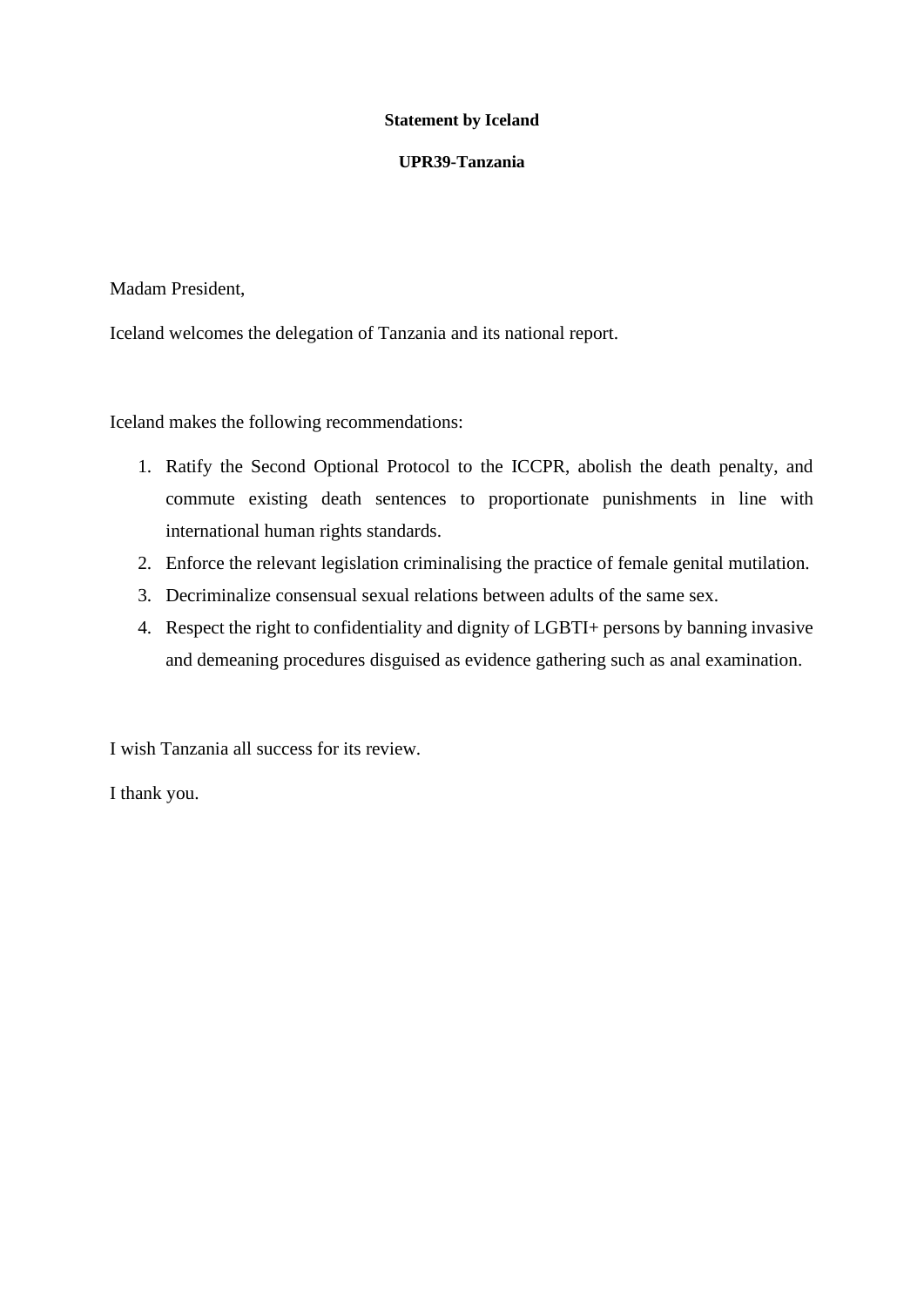### **UPR39-Eswatini**

Madam President,

Iceland welcomes the delegation of Eswatini and its national report.

Iceland makes the following recommendations:

- 1. Ratify the Second Optional Protocol to the ICCPR and take all necessary measures to abolish the death penalty.
- 2. Decriminalize abortion and guarantee the provision of, and access to comprehensive sexual and reproductive health services and goods, including safe abortion and postabortion care, and modern contraceptives.
- 3. Decriminalize consensual sexual relations between adults of the same sex.
- 4. Adopt comprehensive anti-discrimination legislation clearly prohibiting discrimination on the basis of sexual orientation and gender identity and effectively investigate all acts of violence against LGBTI+ persons.

I wish Eswatini all success for its review.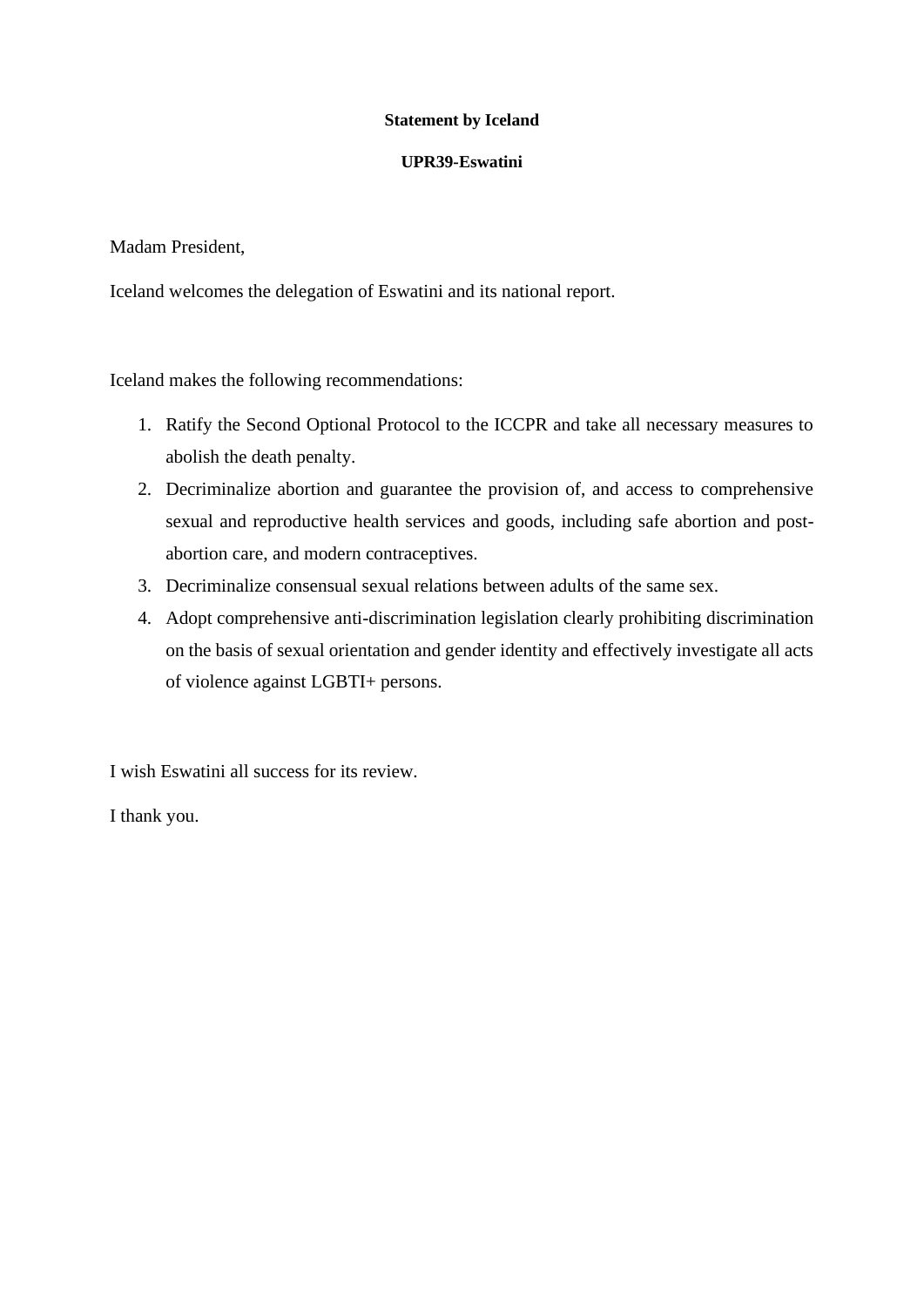#### **UPR39-Antigua and Barbuda**

Madam President,

Iceland welcomes the delegation of Antigua and Barbuda, welcomes steps taken to address gender-based violence and encourages further consideration of the rights of women and LGBTI+ persons.

Iceland makes the following recommendations:

- 1. Ratify the Second Optional Protocol to the ICCPR and take all necessary measures to abolish the death penalty.
- 2. Revise the Health and Family Life Education curriculum in line with the UN technical guidelines, and train teachers to ensure effective provision of the curriculum.
- 3. Form a legislative committee to revise the abortion law to allow termination of pregnancy.
- 4. Adopt comprehensive anti-discrimination legislation prohibiting discrimination on the basis of sexual orientation and gender identity and effectively investigate all acts of violence against LGBTI+ persons.

I wish Antigua and Barbuda all success for its review.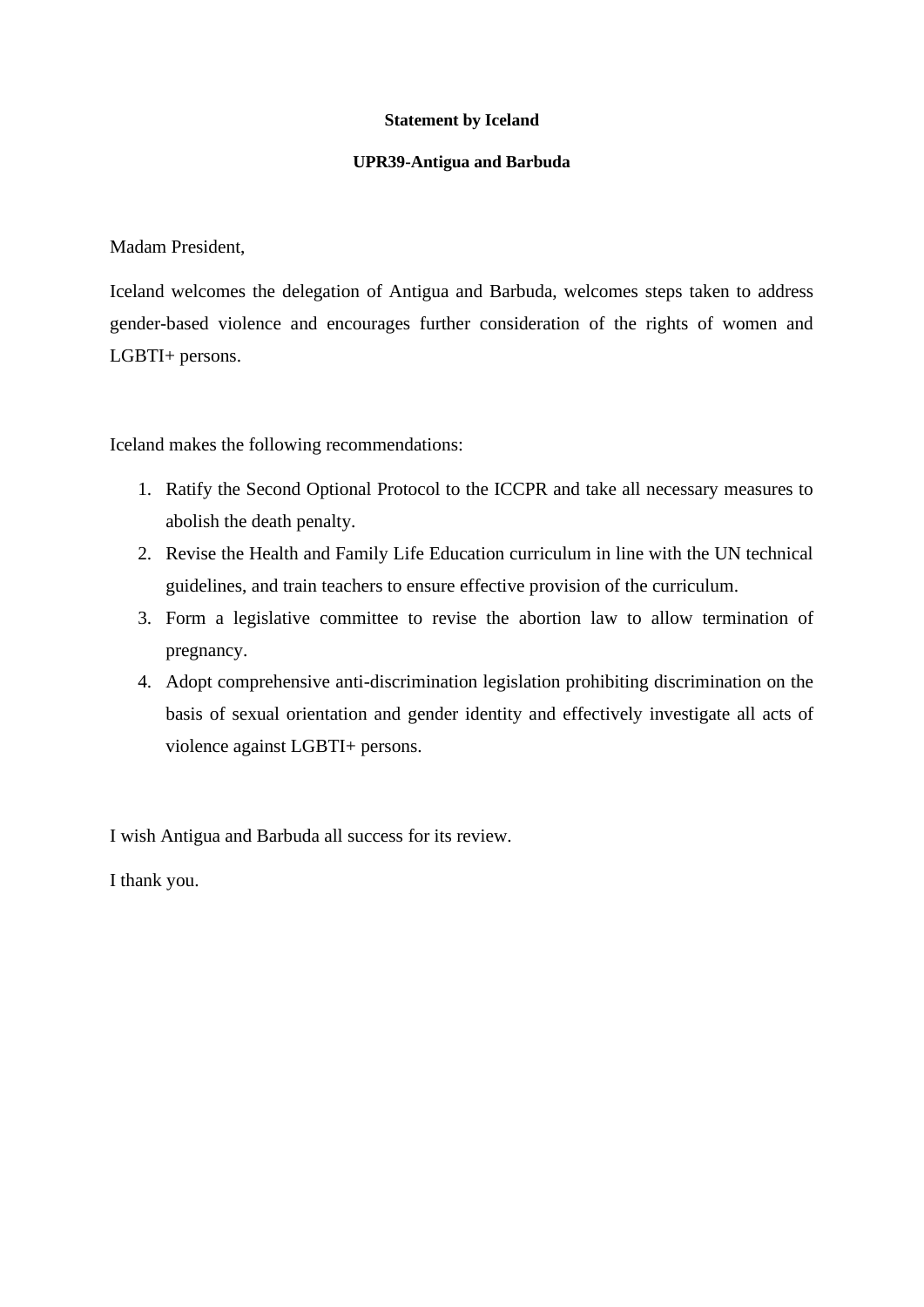### **UPR39-Trinidad and Tobago**

Madam President,

Iceland welcomes the delegation of Trinidad and Tobago, welcomes amendments to the Domestic Violence Act and the establishment of a Gender-based Violence Unit of the Police Service.

Iceland makes the following recommendations:

- 1. Fully abolish the death penalty and ratify the Second Optional Protocol of the ICCPR.
- 2. Decriminalize abortion by amending the Offences against the Persons Act.
- 3. Revise the Health and Family Life Education curriculum and integrate comprehensive sexuality education in line with international standards.
- 4. Decriminalize consensual sexual relations between adults of the same sex by removing section 13 and 16 of the Sexual Offences Act.
- 5. Establish a well-resourced national human rights mechanism in line with the Paris Principles, to address discrimination and violence against LGBTI+ persons.

I wish Trinidad and Tobago all success for its review.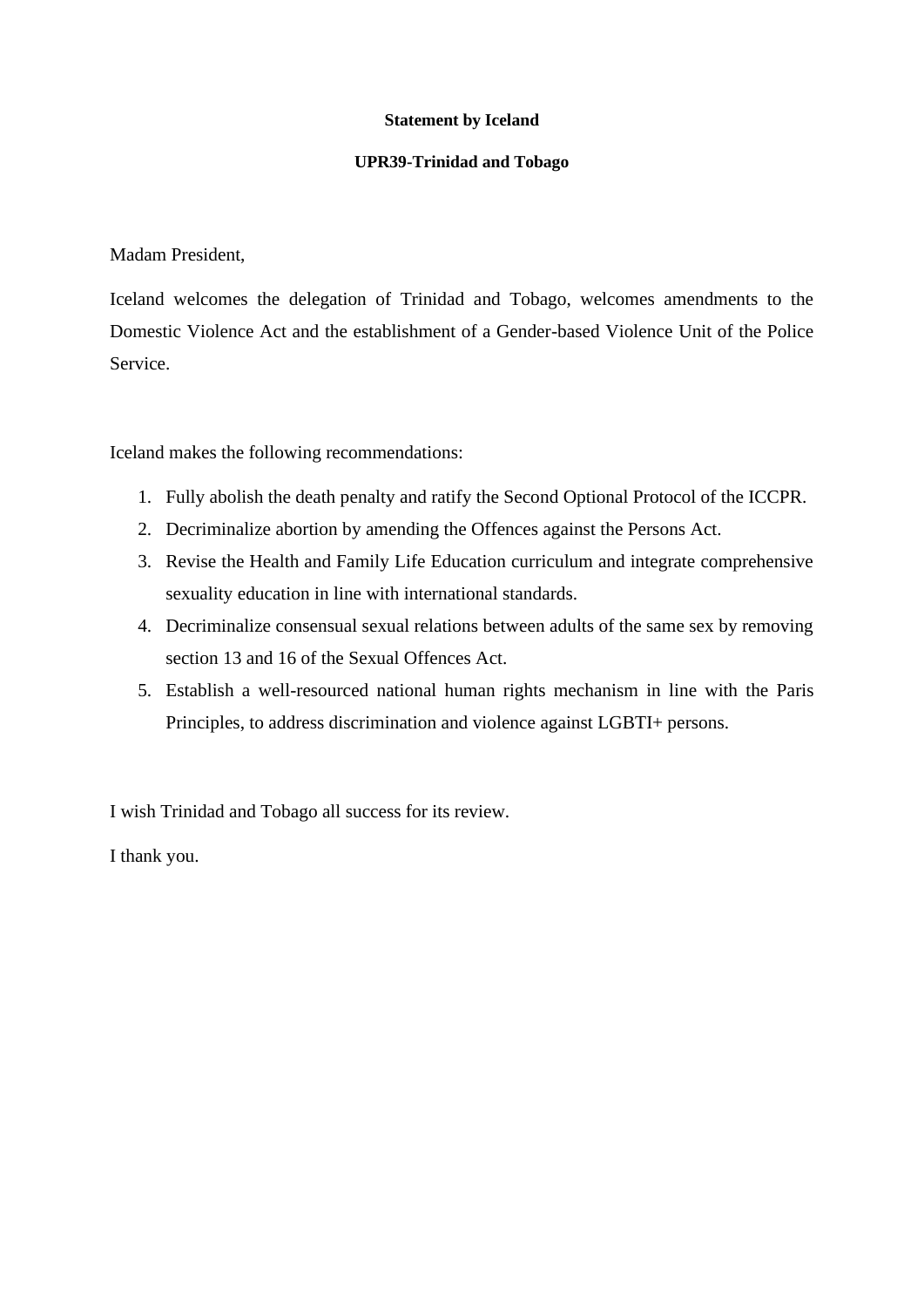### **UPR39-Thailand**

Madam President,

Iceland welcomes the delegation of Thailand and is encouraged by measures taken to improve women's access to health care services and steps taken to improve the rights of LGBTI+ persons.

Iceland makes the following recommendations:

- 1. Fully abolish the death penalty, ratify the Second Optional Protocol to the ICCPR and introduce an immediate moratorium on executions.
- 2. Develop a national plan to guarantee access to comprehensive sexual and reproductive health services for all, including regular and irregular migrant workers.
- 3. Recognize same-sex marriage by the end of 2022.
- 4. Enact a Gender Identity, Gender Expression and Sex Characteristics Act by 2023 in consultation with LGBTI+ groups in Thailand.

I wish Thailand all success for its review.